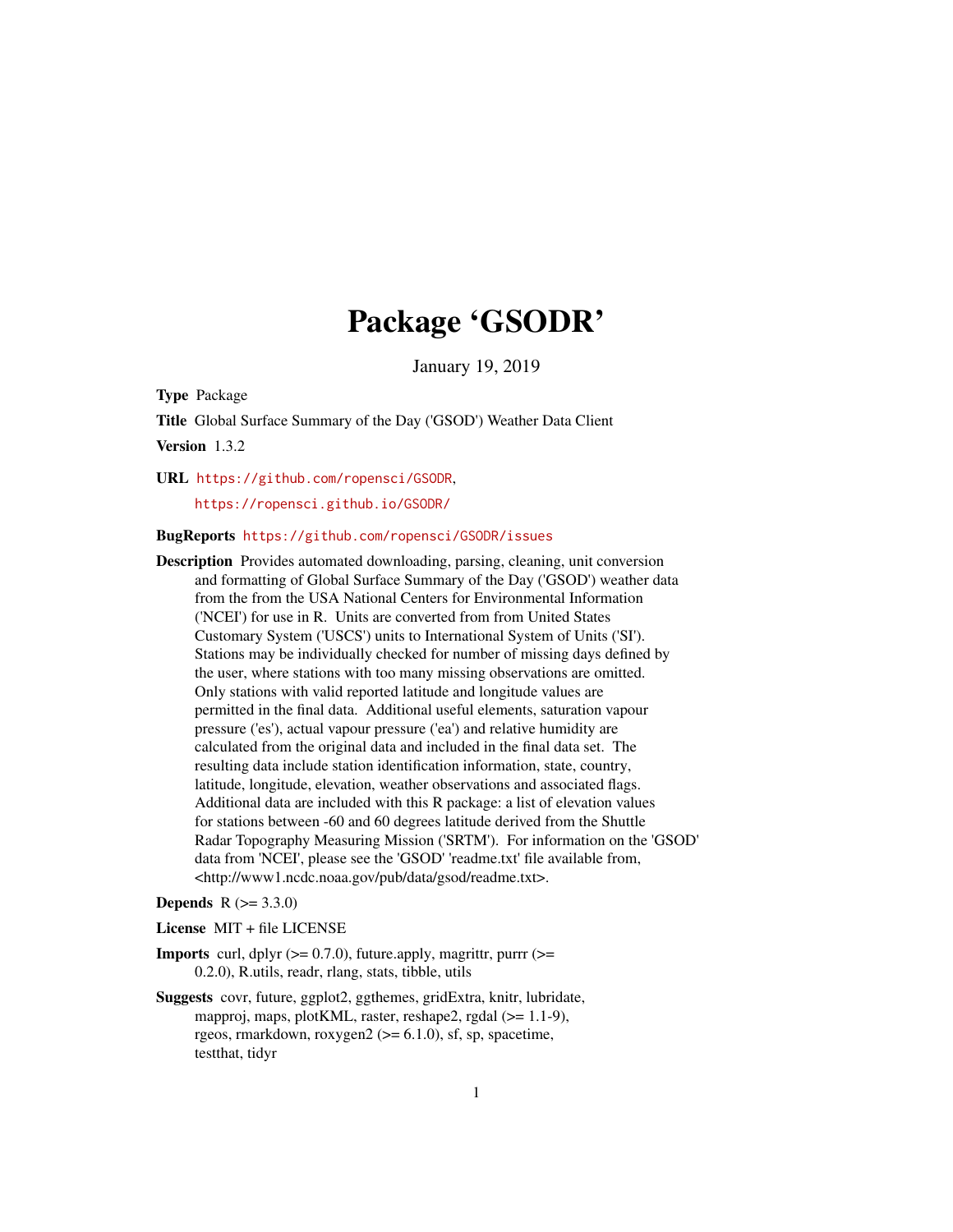RoxygenNote 6.1.1

Encoding UTF-8

NeedsCompilation no

Repository CRAN

LazyData FALSE

LazyLoad FALSE

ByteCompile TRUE

VignetteBuilder knitr

X-schema.org-applicationCategory Tools

X-schema.org-keywords US-NCEI, meteorological-data, global-weather, weather, weather-data, meteorology, station-data, surface-weather, data-access, US-NCDC

X-schema.org-isPartOf https://ropensci.org

Author Adam Sparks [aut, cre] (<https://orcid.org/0000-0002-0061-8359>), Tomislav Hengl [aut] (<https://orcid.org/0000-0002-9921-5129>), Andrew Nelson [aut] (<https://orcid.org/0000-0002-7249-3778>), Hugh Parsonage [cph, ctb] (<https://orcid.org/0000-0003-4055-0835>), Bob Rudis [cph, ctb] (<https://orcid.org/0000-0001-5670-2640>), Gwenael Giboire [ctb] (Several bug reports in early versions and testing feedback), Łukasz Pawlik [ctb] (Reported bug in windspeed conversion calculation), Ross Darnell [ctb] (Reported bug in 'Windows OS' versions causing 'GSOD' data untarring to fail)

Maintainer Adam Sparks <adamhsparks@gmail.com>

Date/Publication 2019-01-18 23:10:43 UTC

# R topics documented:

#### **Index** [12](#page-11-0)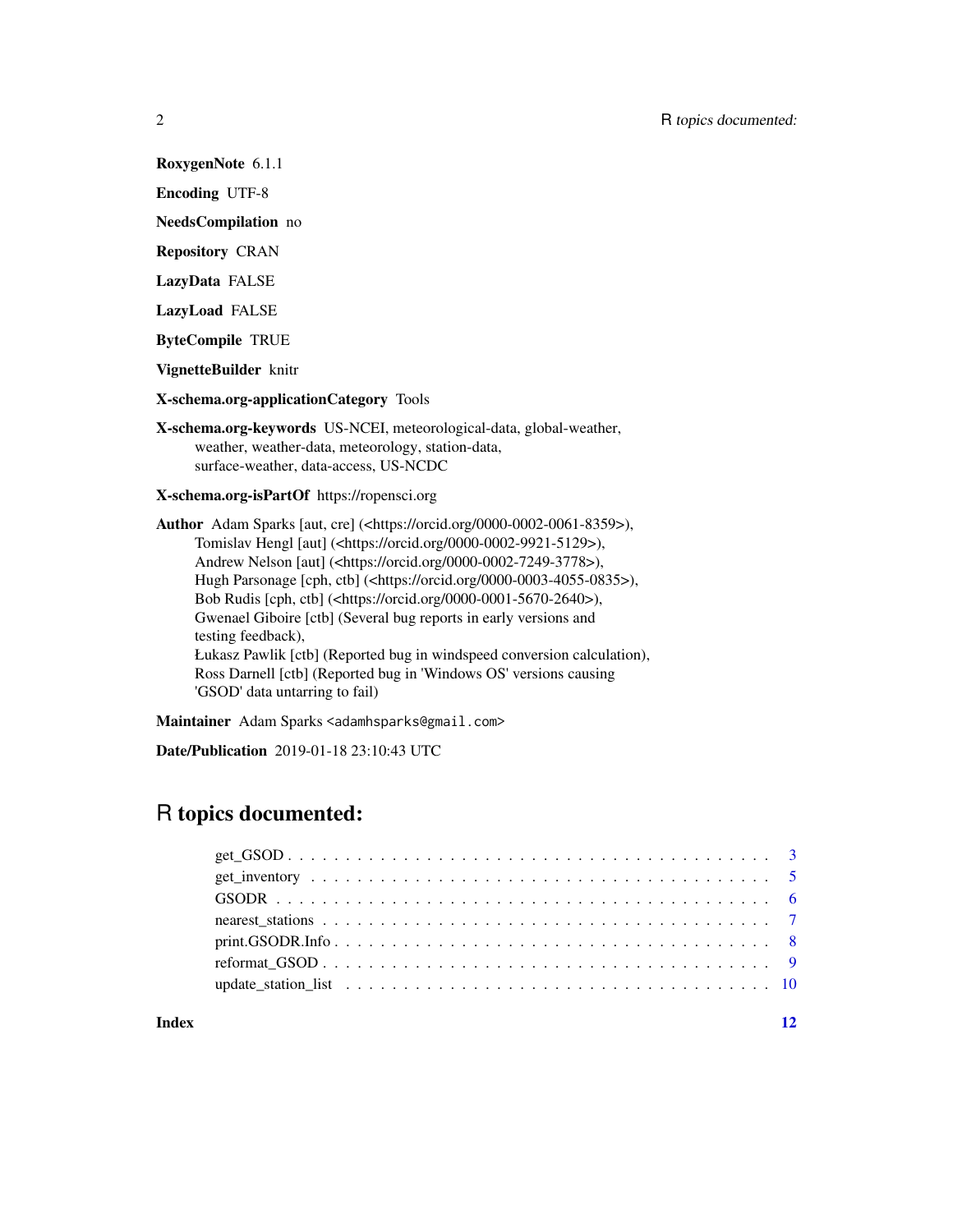<span id="page-2-1"></span><span id="page-2-0"></span>

### Description

This function automates downloading, cleaning, reformatting of data from the Global Surface Summary of the Day (GSOD) data provided by the [US National Centers for Environmental Information](https://data.noaa.gov/dataset/dataset/global-surface-summary-of-the-day-gsod/) [\(NCEI\),](https://data.noaa.gov/dataset/dataset/global-surface-summary-of-the-day-gsod/) Three additional useful elements: saturation vapour pressure (es), actual vapour pressure (ea) and relative humidity (RH) are calculated and returned in the final data frame.

Parallel processing can be enabled using [plan](#page-0-0) to set up a parallel backend of your choice, e.g., future::plan("multisession"). See examples for more.

#### Usage

```
get_GSOD(years, station = NULL, country = NULL, max_missing = NULL,
  agroclimatology = FALSE)
```
#### Arguments

| years           | Year(s) of weather data to download.                                                                                                                                                                                                                                                                                                                                                                                                                                                                                                                                                                                                  |
|-----------------|---------------------------------------------------------------------------------------------------------------------------------------------------------------------------------------------------------------------------------------------------------------------------------------------------------------------------------------------------------------------------------------------------------------------------------------------------------------------------------------------------------------------------------------------------------------------------------------------------------------------------------------|
| station         | Optional. Specify a station or multiple stations for which to retrieve, check and<br>clean weather data using STNID. The NCEI reports years for which the data are<br>available. This function checks against these years. However, not all cases are<br>properly documented and in some cases files may not exist on the FTP server<br>even though it is indicated that data was recorded for the station for a particular<br>year. If a station is specified that does not have an existing file on the server,<br>this function will silently fail and move on to existing files for download and<br>cleaning from the FTP server. |
| country         | Optional. Specify a country for which to retrieve weather data; full name or ISO<br>codes can be used.                                                                                                                                                                                                                                                                                                                                                                                                                                                                                                                                |
| max_missing     | Optional. The maximum number of days allowed to be missing from a station's<br>data before it is excluded from final file output.                                                                                                                                                                                                                                                                                                                                                                                                                                                                                                     |
| agroclimatology |                                                                                                                                                                                                                                                                                                                                                                                                                                                                                                                                                                                                                                       |
|                 | Optional. Logical. Only clean data for stations between latitudes 60 and -60 for<br>agroclimatology work, defaults to FALSE. Set to TRUE to include only stations<br>within the confines of these latitudes.                                                                                                                                                                                                                                                                                                                                                                                                                          |

#### Details

Stations reporting a latitude of  $\langle$  -90 or  $\rangle$  90 or longitude of  $\langle$  -180 or  $\rangle$  180 are removed. Stations may be individually checked for number of missing days to assure data quality and omitting stations with too many missing observations.

All units are converted to International System of Units (SI), *e.g.* Fahrenheit to Celsius and inches to millimetres.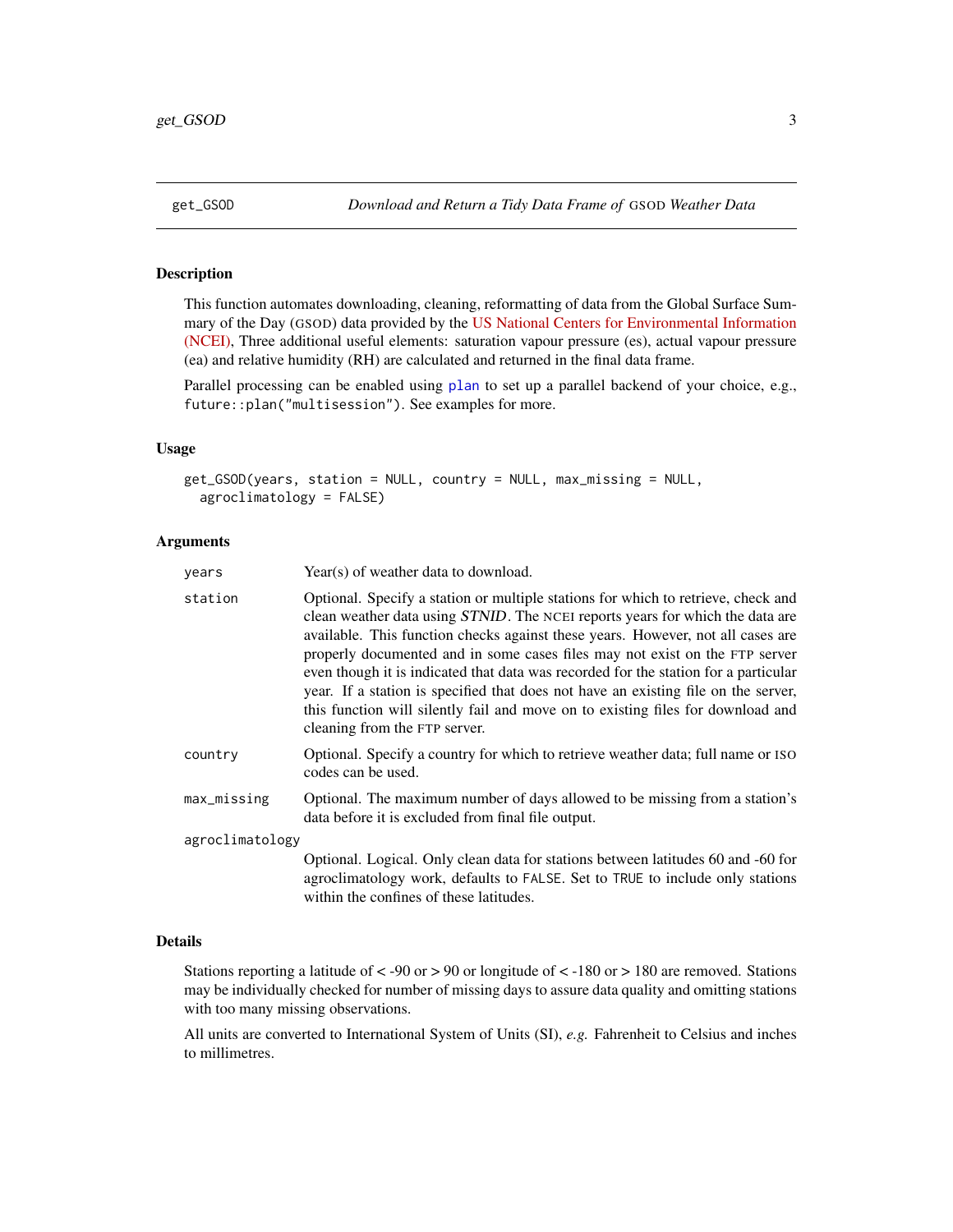<span id="page-3-0"></span>Alternative elevation measurements are supplied for missing values or values found to be questionable based on the Consultative Group for International Agricultural Research's Consortium for Spatial Information group's (CGIAR-CSI) Shuttle Radar Topography Mission 90 metre (SRTM 90m) digital elevation data based on NASA's original SRTM 90m data. Further information on these data and methods can be found on GSODR's [GitHub repository.](https://github.com/ropensci/GSODR/blob/master/data-raw/fetch_isd-history.md)

Data summarise each year by station, which include vapour pressure and relative humidity elements calculated from existing data in GSOD.

All missing values in resulting files are represented as NA regardless of which field they occur in.

For a complete list of the fields and description of the contents and units, please refer to Appendix 1 in the GSODR vignette, vignette("GSODR", package = "GSODR").

For more information see the description of the data provided by NCEI, [http://www7.ncdc.noaa.](http://www7.ncdc.noaa.gov/CDO/GSOD_DESC.txt) [gov/CDO/GSOD\\_DESC.txt](http://www7.ncdc.noaa.gov/CDO/GSOD_DESC.txt).

#### Value

A data frame as a [tibble](#page-0-0) object of weather data.

#### Note

While **GSODR** does not distribute GSOD weather data, users of the data should note the conditions that the U.S. NCEI places upon the GSOD data. "The following data and products may have conditions placed on their international commercial use. They can be used within the U.S. or for non-commercial international activities without restriction. The non-U.S. data cannot be redistributed for commercial purposes. Re-distribution of these data by others must provide this same notification."

#### Author(s)

Adam H Sparks, <adamhsparks@gmail.com>

#### References

Jarvis, A., Reuter, H. I, Nelson, A., Guevara, E. (2008) Hole-filled SRTM for the globe Version 4, available from the CGIAR-CSI SRTM 90m Database <http://srtm.csi.cgiar.org>

#### See Also

[reformat\\_GSOD](#page-8-1)

#### Examples

```
# Download weather station for Toowoomba, Queensland for 2010
tbar <- get_GSOD(years = 2010, station = "955510-99999")
```
tbar

```
# Download data for Australia from 2010 to 2015
AUS <- get_GSOD(years = 2010:2015, country = "Australia")
```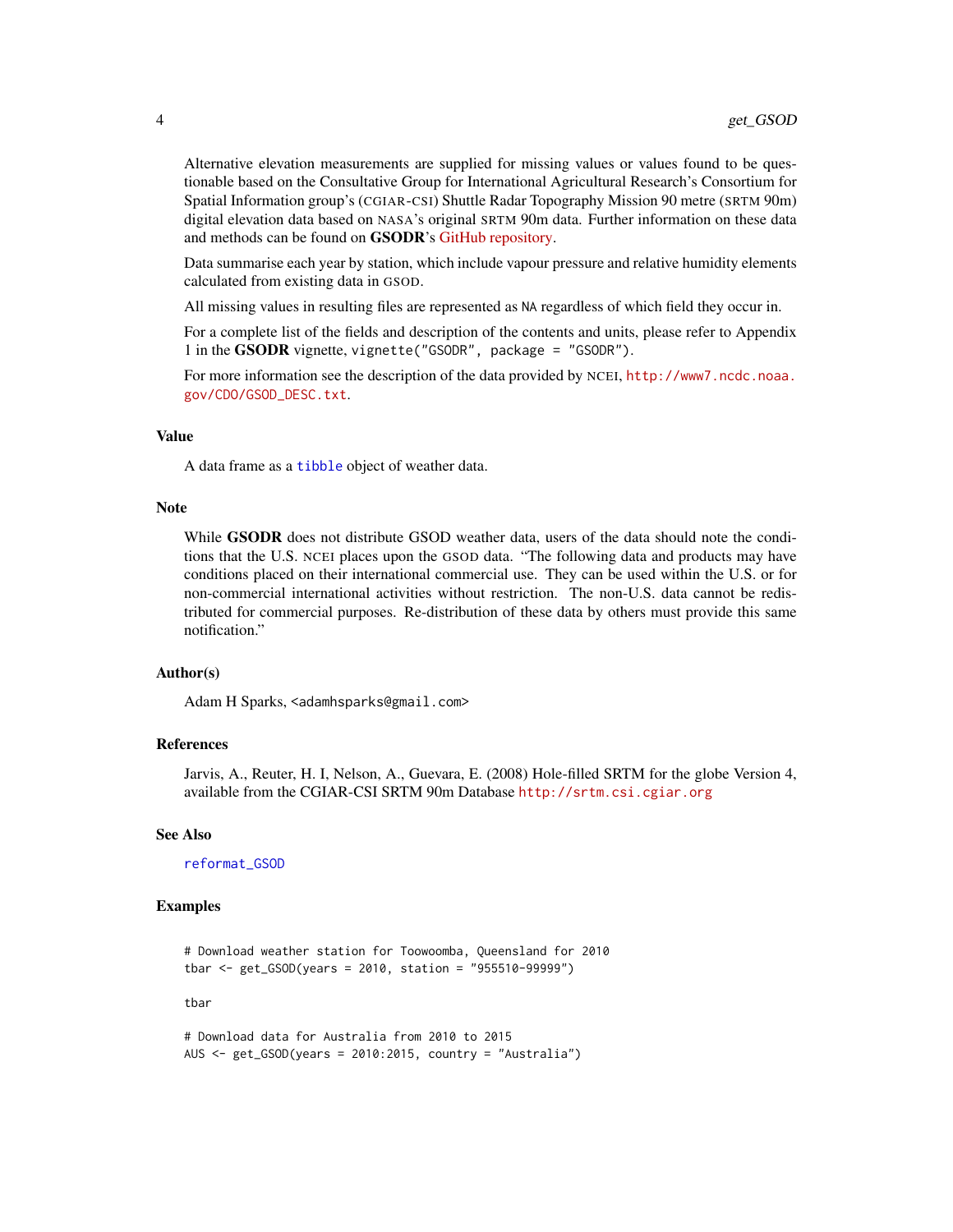<span id="page-4-0"></span>get\_inventory 5

#### AUS

```
# Download agroclimatology data for 2015 using parallel processing
future::plan("multisession")
ag <- get_GSOD(years = 2015, agroclimatology = TRUE)
ag
# Download global data for 2010 to 2015 with a maximum allowed 5 missing days
# of data using parallel processing
future::plan("multisession")
global \leq get_GSOD(years = 2010:2015, max_missing = 5)global
```
<span id="page-4-1"></span>get\_inventory *Download and Return a Tidy Data Frame of* GSOD *Weather Station Data Inventories*

#### Description

The NCEI maintains a document, [ftp://ftp.ncdc.noaa.gov/pub/data/noaa/isd-inventory.](ftp://ftp.ncdc.noaa.gov/pub/data/noaa/isd-inventory.txt) [txt](ftp://ftp.ncdc.noaa.gov/pub/data/noaa/isd-inventory.txt), which lists the number of weather observations by station-year-month from the beginning of the stations' records. This function retrieves that document and prints an information header displaying the last update time with a data frame of the inventory information for each station-yearmonth.

#### Usage

get\_inventory()

#### Value

A data frame as a [tibble](#page-0-0) object of station inventories

#### Note

The GSOD data, which are downloaded and manipulated by GSODR, stipulate that the following notice should be given. "The following data and products may have conditions placed on their international commercial use. They can be used within the U.S. or for non- commercial international activities without restriction. The non-U.S. data cannot be redistributed for commercial purposes. Re-distribution of these data by others must provide this same notification."

The download process can take quite some time to complete.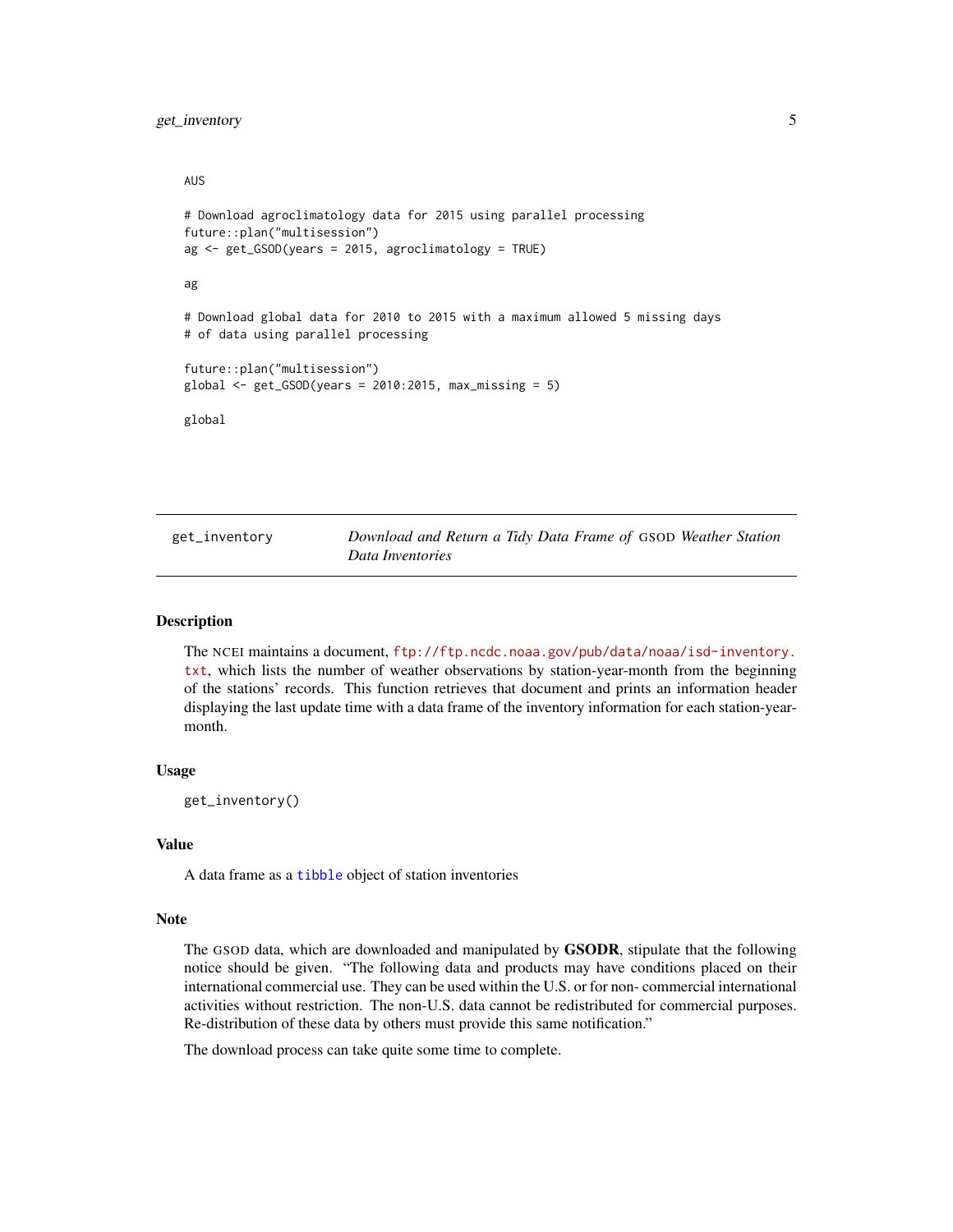#### <span id="page-5-0"></span>Author(s)

Adam H Sparks, <adamhsparks@gmail.com>

#### Examples

```
inventory <- get_inventory()
inventory
```
GSODR *Global Surface Summary of the Day (*GSOD*) Weather Data Client*

#### Description

Provides automated downloading, parsing, cleaning, unit conversion and formatting of Global Surface Summary of the Day (GSOD) weather data from the from the USA's National Centre for Environmental Information (NCEI) for use in **. All units are converted from United States Customary** System (USCS) units to International System of Units (SI). Stations may be individually checked for number of missing days defined by the user, where stations with too many missing observations are omitted. Only stations with valid reported latitude and longitude values are permitted in the final data. Additional useful elements, saturation vapour pressure ('es'), actual vapour pressure ('ea') and relative humidity (RH) are calculated from the original data and included in the final data set. The resulting data include station identification information, state, country, latitude, longitude, elevation, weather observations and associated flags.

#### Details

Additional data are included: a list of elevation values for stations between -60 and 60 degrees latitude derived from the Shuttle Radar Topography Measuring Mission (SRTM).

For information on the GSOD data from NCEI, please see the GSOD readme.txt file available from, <http://www1.ncdc.noaa.gov/pub/data/gsod/readme.txt>.

For climate data that have been formatted specifically for use with the **GSODR** package, please see the GSODRdata package (Sparks *et al*.) available from GitHub: [https://adamhsparks.github.](https://adamhsparks.github.io/GSODRdata/) [io/GSODRdata/](https://adamhsparks.github.io/GSODRdata/). Four data frames of climate data are provided from various sources for GSOD station locations.

#### Author(s)

Adam Sparks, Tomislav Hengl and Andrew Nelson

#### Source

<https://data.noaa.gov/dataset/dataset/global-surface-summary-of-the-day-gsod/>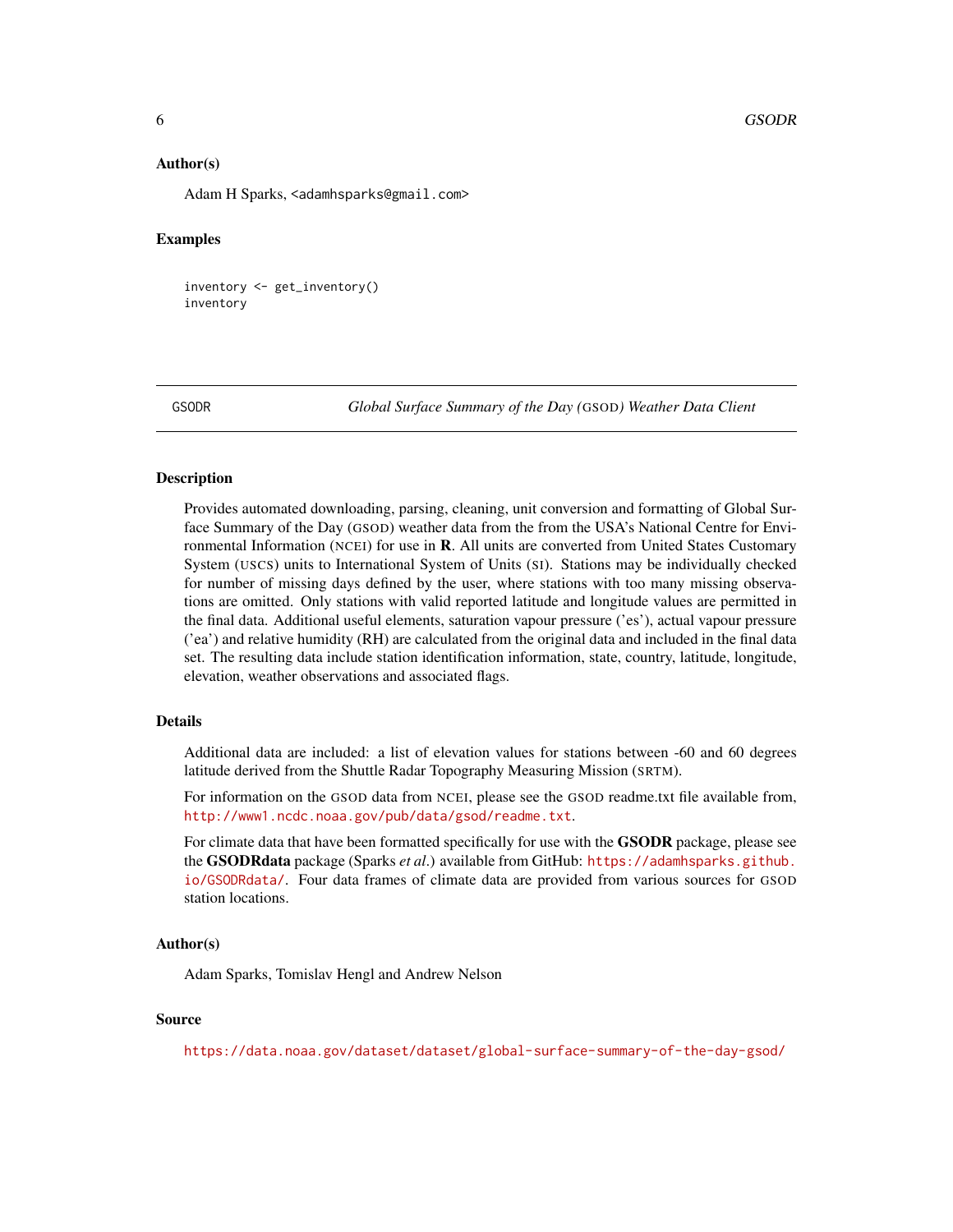#### <span id="page-6-0"></span>nearest\_stations 7

#### References

Karger, D. N., Conrad, O., Bohner, J., Kawohl, T., Kreft, H., Soria-Auza, R. W., *et al*. (2016) Climatologies at high resolution for the Earth land surface areas. *arXiv preprint* arXiv:1607.00217

New, M., Lister, D., Hulme, M., Makin, I., (2002) A high-resolution data set of surface climate over global land areas. *Climate Research* 21:1–25

Sparks A., Hengl T., Nelson A. (2018) GSODRdata: Extra Climate Data for the GSODR Package. R package version 0.2.10, <https://adamhsparks.github.io/GSODRdata/index.html>.

Wilson A. M., Jetz W. (2016) Remotely Sensed High-Resolution Global Cloud Dynamics for Predicting Ecosystem and Biodiversity Distributions. *PLoS Biol* 14(3): e1002415. doi:10.1371/journal. pbio.1002415

#### See Also

#### GSODR functions:

[get\\_GSOD](#page-2-1) Download, Clean, Reformat Generate New Elements and Return a Tidy Data Frame of GSOD Weather Data

[reformat\\_GSOD](#page-8-1) Clean, Reformat Generate New Elements and Return a Tidy Data Frame of GSOD Weather Data from Local Disk

[nearest\\_stations](#page-6-1) Find Nearest GSOD Stations to Specified a Latitude and Longitude

[update\\_station\\_list](#page-9-1) Download the Latest Station List Information and Update GSODR's Internal Database

[get\\_inventory](#page-4-1) Download and return a tidy data frame of GSOD weather station data inventories

#### Useful links:

- Static documentation at <https://ropensci.github.io/GSODR/>
- Development repository at <https://github.com/ropensci/GSODR>
- Report bugs at <https://github.com/ropensci/GSODR/issues>

<span id="page-6-1"></span>nearest\_stations *Find Nearest* GSOD *Stations to a Specified Latitude and Longitude*

#### Description

Given latitude and longitude values entered as decimal degrees (DD), this function returns a list (atomic vector) of STNID values, which can be used in [get\\_GSOD](#page-2-1) to query for specific stations as an argument in the station parameter of that function.

#### Usage

```
nearest_stations(LAT, LON, distance)
```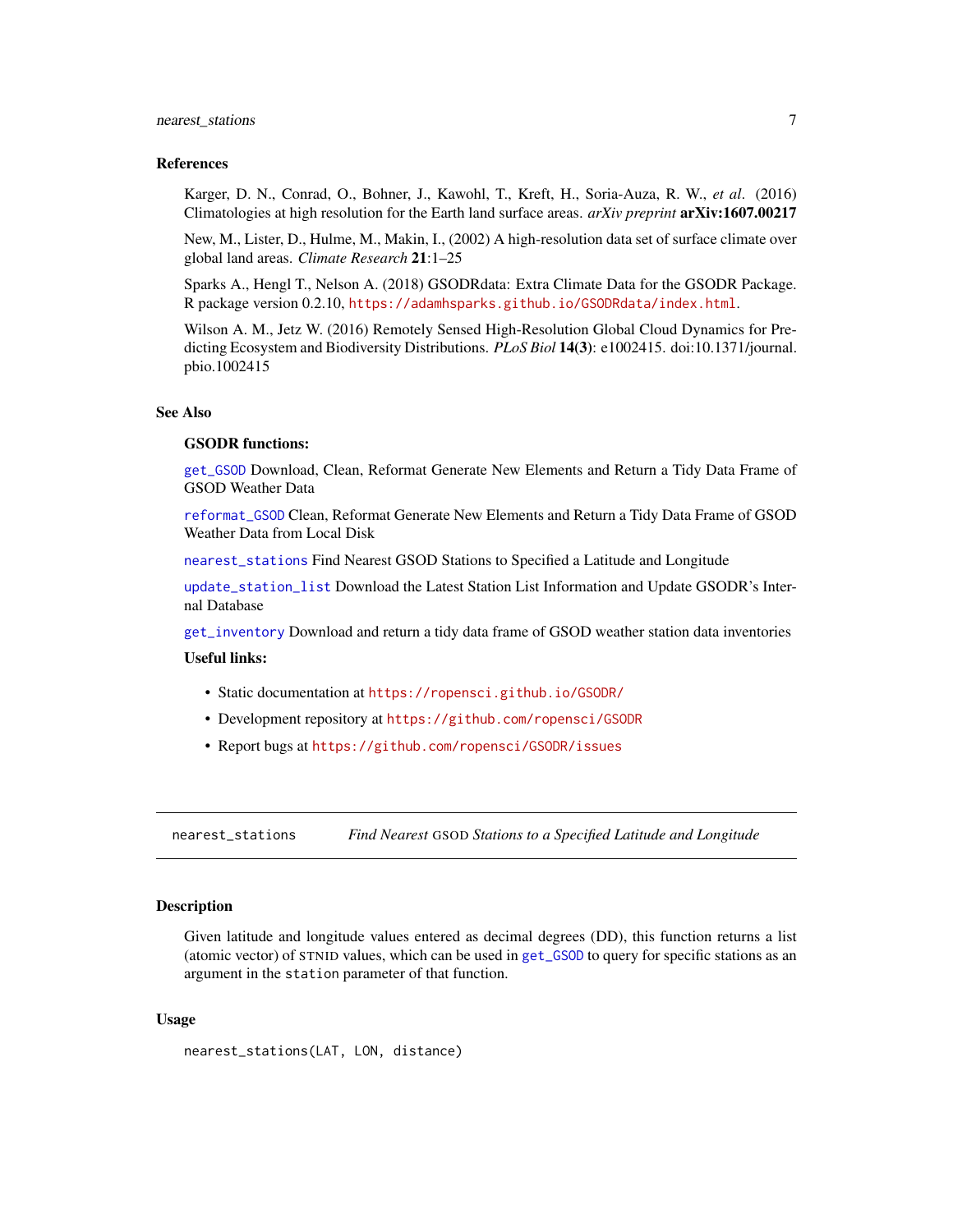#### <span id="page-7-0"></span>**Arguments**

| LAT      | Latitude expressed as decimal degrees (DD) (WGS84)                       |
|----------|--------------------------------------------------------------------------|
| LON      | Longitude expressed as decimal degrees (DD) (WGS84)                      |
| distance | Distance in kilometres from point for which stations are to be returned. |

#### Value

[vector](#page-0-0) object of station identification numbers

#### Note

The GSOD data, which are downloaded and manipulated by GSODR stipulate that the following notice should be given. "The following data and products may have conditions placed on their international commercial use. They can be used within the U.S. or for non- commercial international activities without restriction. The non-U.S. data cannot be redistributed for commercial purposes. Re-distribution of these data by others must provide this same notification."

#### Author(s)

Adam H Sparks, <adamhsparks@gmail.com>

#### Examples

```
# Find stations within a 100km radius of Toowoomba, QLD, AUS
n < - nearest_stations(LAT = -27.5598, LON = 151.9507, distance = 100)
n
```
print.GSODR.Info *Prints GSODR.info object.*

#### Description

Prints GSODR.info object.

#### Usage

## S3 method for class 'GSODR.Info'  $print(x, \ldots)$ 

#### Arguments

| x        | GSODR.info object |
|----------|-------------------|
| $\cdots$ | ignored           |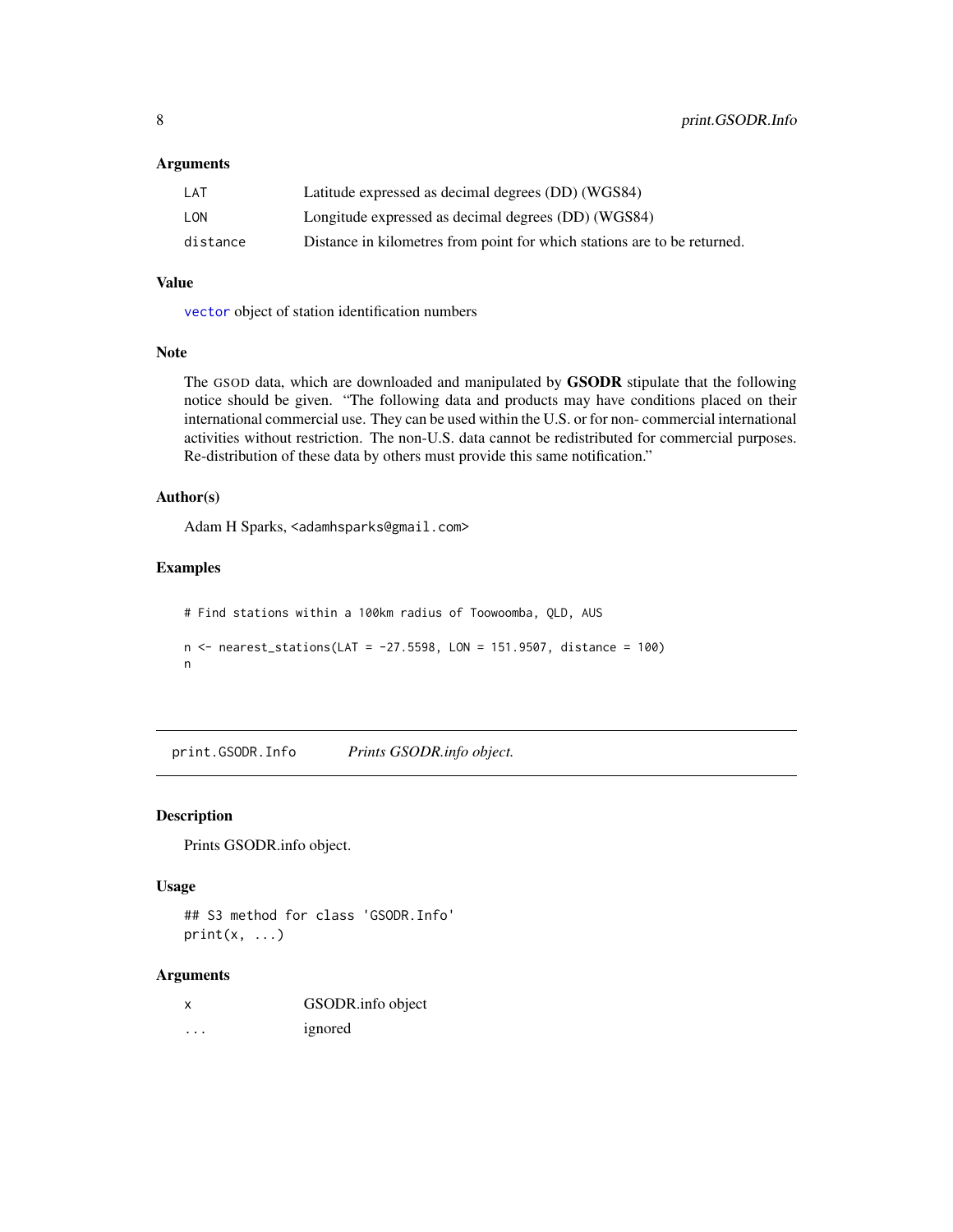<span id="page-8-1"></span><span id="page-8-0"></span>

#### Description

This function automates cleaning and reformatting of GSOD station files in

"WMO-WBAN-YYYY.op.gz" format that have been downloaded from the United States National Center for Environmental Information's (NCEI) FTP server. Three new elements; saturation vapour pressure (es), actual vapour pressure (ea) and relative humidity are calculated and returned in the final data as well. All units are converted to International System of Units (SI), *e.g.* Fahrenheit to Celsius and inches to millimetres. Alternative elevation measurements are supplied for missing values or values found to be questionable based on the Consultative Group for International Agricultural Research's Consortium for Spatial Information group's (CGIAR-CSI) Shuttle Radar Topography Mission 90 metre (SRTM 90m) digital elevation data based on NASA's original SRTM 90m data.

#### Usage

reformat\_GSOD(dsn = NULL, file\_list = NULL)

#### Arguments

| dsn       | User supplied file path to location of data files on local disk for tidying. |
|-----------|------------------------------------------------------------------------------|
| file_list | User supplied list of files of data on local disk for tidying.               |

#### Details

Parallel processing can be enabled using [plan](#page-0-0) to set up a parallel backend of your choice, e.g., future::plan("multisession"). See examples for more.

If multiple stations are given, data are summarised for each year by station, which include vapour pressure and relative humidity elements calculated from existing data in GSOD. Else, single stations are tidied and a data frame is returned.

All missing values in resulting files are represented as NA regardless of which field they occur in.

Only station files in the original ".op.gz" file format are supported by this function. If you have downloaded the full annual "gsod\_YYYY.tar" file you will need to extract the individual station files from the tar file first to use this function.

For a complete list of the fields and description of the contents and units, please refer to Appendix 1 in the GSODR vignette, vignette("GSODR", package = "GSODR").

#### Value

A data frame as a [tibble](#page-0-0) object of weather data.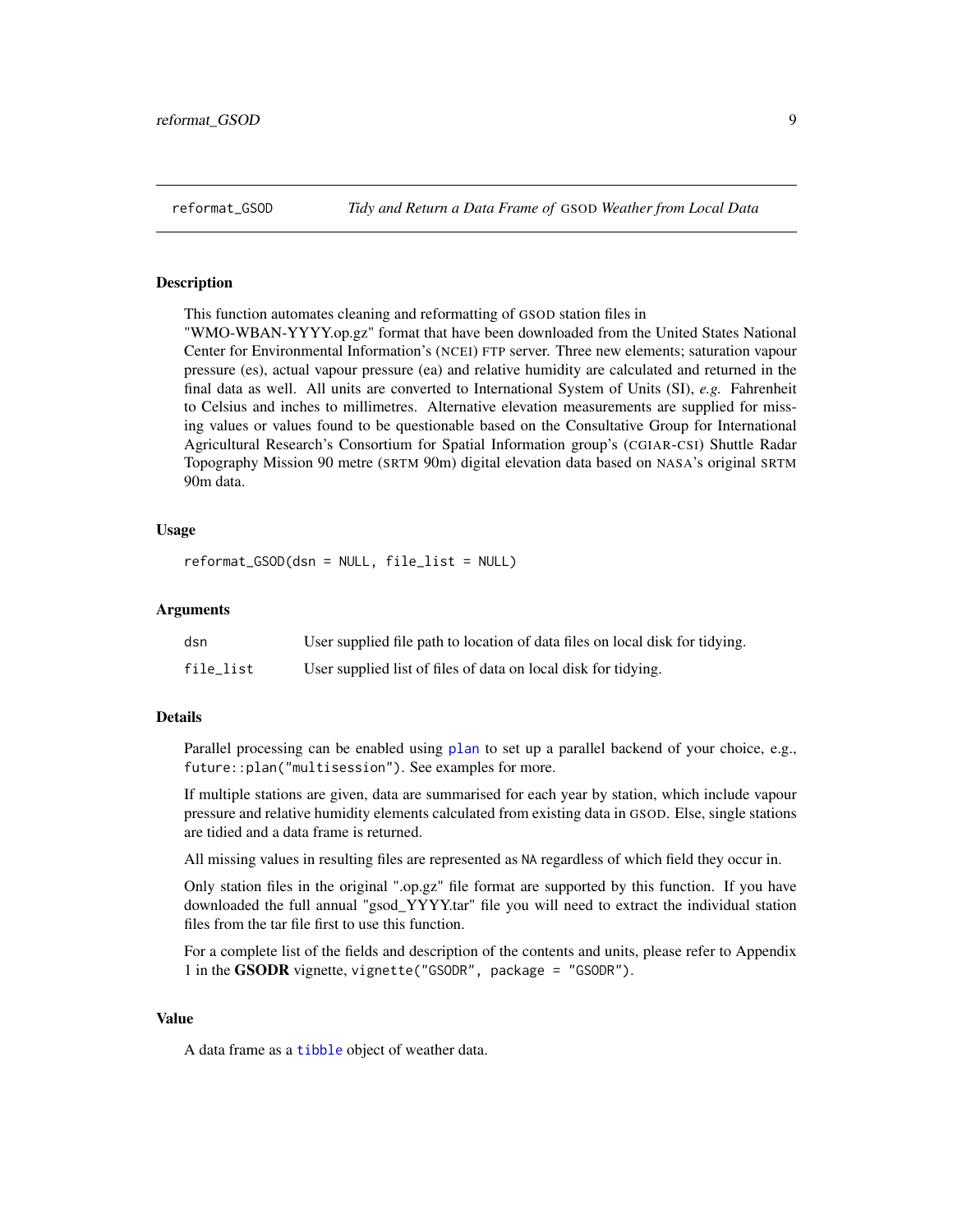While GSODR does not distribute GSOD weather data, users of the data should note the conditions that the U.S. NCEI places upon the GSOD data. "The following data and products may have conditions placed on their international commercial use. They can be used within the U.S. or for non-commercial international activities without restriction. The non-U.S. data cannot be redistributed for commercial purposes. Re-distribution of these data by others must provide this same notification."

#### Author(s)

Adam H Sparks, <adamhsparks@gmail.com>

#### References

Jarvis, A., Reuter, H.I, Nelson, A., Guevara, E. (2008) Hole-filled SRTM for the globe Version 4, available from the CGIAR-CSI SRTM 90m Database <http://srtm.csi.cgiar.org>

#### See Also

For automated downloading and tidying see the [get\\_GSOD](#page-2-1) function which provides expanded functionality for automatically downloading and expanding annual GSOD files and cleaning station files.

[get\\_GSOD](#page-2-1)

#### Examples

```
# Download data to 'tempdir()'
download.file(url ="ftp://ftp.ncdc.noaa.gov/pub/data/gsod/2010/955510-99999-2010.op.gz",
     destfile = file.path(tempdir(), "955510-99999-2010.op.gz"),
     mode = "wb")# Reformat station data files in R's tempdir() directory
tbar <- reformat_GSOD(dsn = tempdir())
tbar
```
<span id="page-9-1"></span>update\_station\_list *Download Latest Station List Information and Update Internal Database*

<span id="page-9-0"></span>

## Note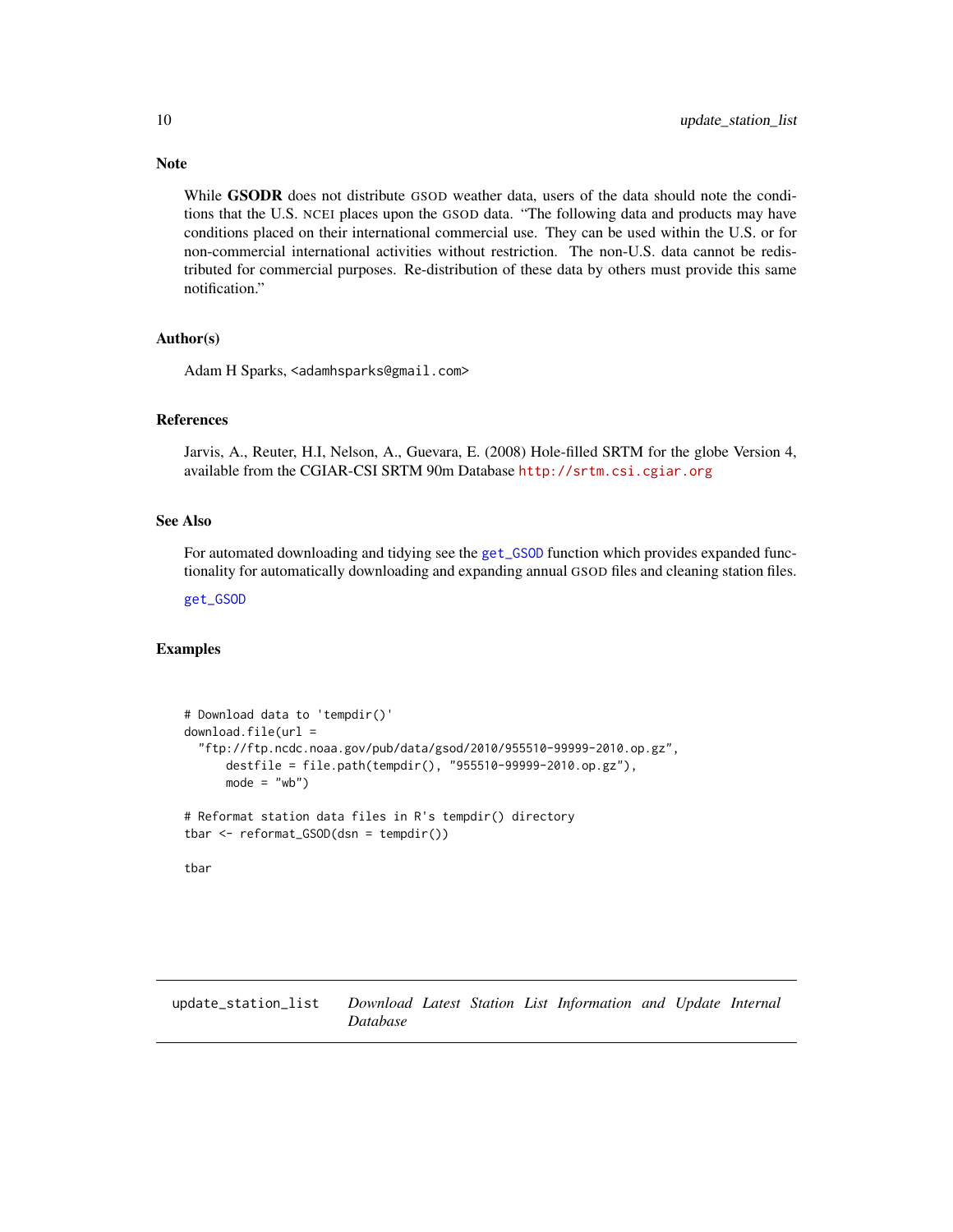#### Description

This function downloads the latest station list (isd-history.csv) from the NCEI FTP server and updates the data distributed with GSODR to the latest stations available. These data provide unique identifiers, country, state (if in U.S.), latitude, longitude, elevation and when weather observations begin and end. Stations with invalid latitude and longitude values will not be included.

#### Usage

```
update_station_list()
```
#### Details

Care should be taken when using this function if reproducibility is necessary as different machines with the same version of **GSODR** can end up with different versions of the isd\_history.csv file internally.

There is no need to use this unless you know that a station exists in the **GSODR** data that is not available in the self-contained database.

To directly access these data, use: load(system.file("extdata", "isd\_history.rda", package = "GSODR"))

#### Author(s)

Adam H Sparks, <adamhsparks@gmail.com>

#### Examples

## Not run: update\_station\_list()

## End(Not run)